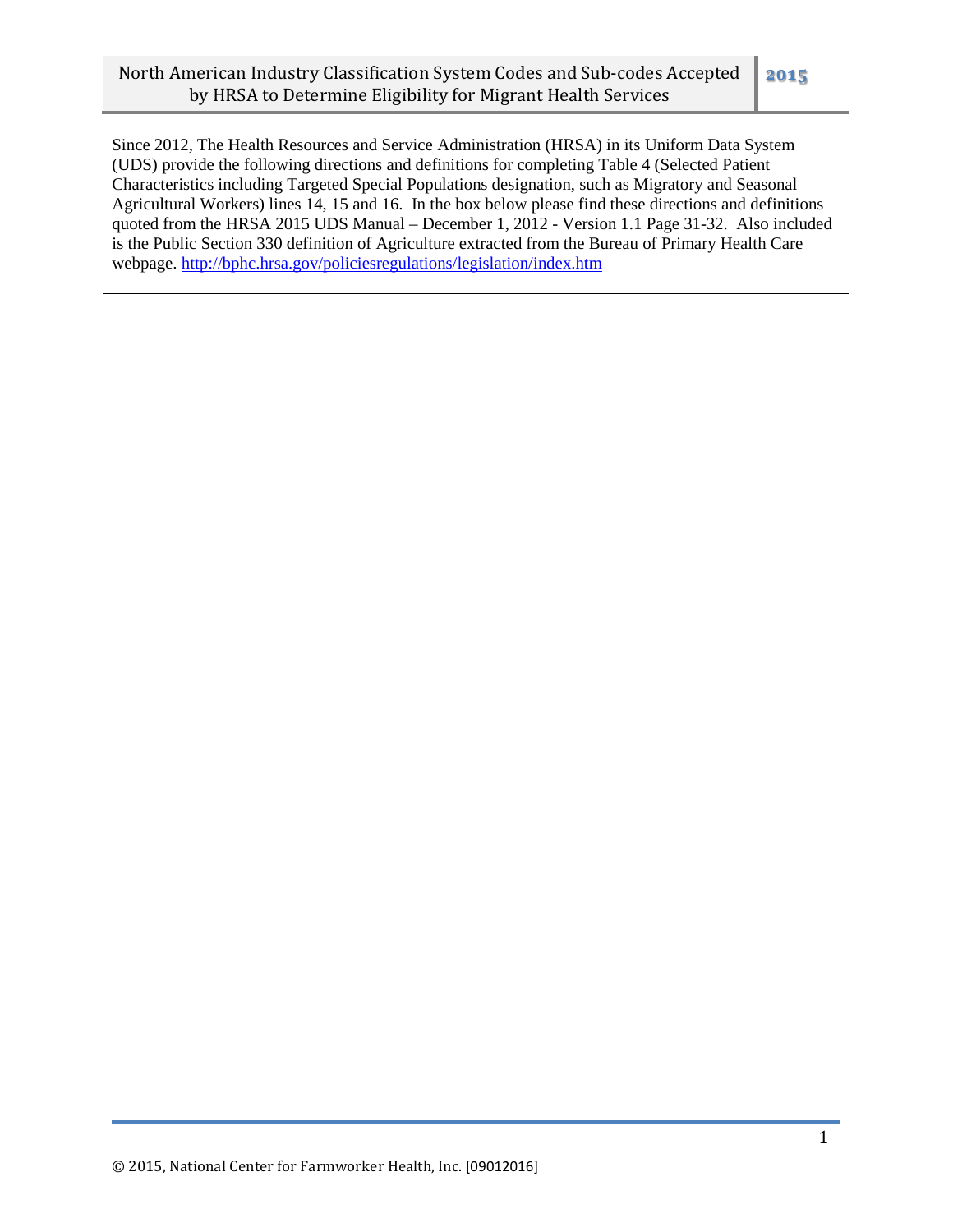# **MIGRATORY OR SEASONAL AGRICULTURAL WORKERS AND THEIR FAMILY MEMBERS, LINES 14–16**

"All health centers are required to report either on Line 16 or on lines 14 and 15 the number of patients seen during the reporting period who were either migratory or seasonal agricultural workers or their family members, or other individuals described in the statute at Section  $330(g)(1)(B)$ . (See definitions below.) Only Section 330(g) Migrant Health Center grantees provide separate totals for migratory and for seasonal agricultural workers on Lines 14 and 15. For Section 330(g) grantees, Lines  $14 + 15 =$  Line 16"

## **DEFINITIONS OF MIGRATORY AND SEASONAL AGRICULTURAL WORKERS. MIGRATORY AGRICULTURAL WORKERS** –

"Defined by section 330(g) of the Public Health Service Act, a migratory agricultural worker is an individual *whose principal employment is in agriculture and who establishes a temporary home for the purposes of such employment*. Migratory agricultural workers are usually hired laborers who are paid piecework, hourly, or daily wages. The definition includes those individuals who have had such work as their principal employment within 24 months of their last visit as well as their dependent *family members* who have also used the center. The family members may or may not move with the worker or establish a temporary home. Note that agricultural workers who *leave* a community to work elsewhere are classified as migratory workers in their home community as are those who migrate to a community to work there".

**AGED AND DISABLED FORMER AGRICULTURAL WORKERS**: As defined in Section 330 (g)(1)(B), aged and disabled former agricultural workers are individuals *who have previously been migratory agricultural workers but who no longer work in agriculture because of age or disability*. These individuals and family members of such individuals are included in Line 14.

**SEASONAL AGRICULTURAL WORKERS**: Seasonal agricultural workers are individuals *whose principal employment is in agriculture on a seasonal basis* ((e.g. picking fruit during the limited months of a picking season) but who do not establish a temporary home for purposes of employment. Seasonal agricultural workers are usually hired laborers who are paid piecework, hourly, or daily wages. The definition includes those individuals who have been so employed within 24 months of their last visit and their family members who may be patients of the health center.

"For both categories of workers, the term agriculture means farming in all its branches, as defined by the OMB-develope[d North America Industry Classification System \(NAICS\) 2012,](http://www.census.gov/cgi-bin/sssd/naics/naicsrch?chart=2012) and includes seasonal workers included in the following codes and all sub-codes within: 111, 112, 1151, and 1152".

Source: [HRSA-2015 UDS Manual](http://bphc.hrsa.gov/datareporting/reporting/2015udsmanual.pdf) —September 3, 2015 V 1.0 OMB Number: 0915-0193, Expiration Date: 02/28/2018

**DEFINITION OF AGRICULTURE-** The term "agriculture" means farming in all its branches, including--

(i) cultivation and tillage of the soil;

(ii) the production, cultivation, growing, and harvesting of any commodity grown on, in, or as an adjunct to or part of a commodity grown in or on, the land; and

(iii) any practice (including preparation and processing for market and delivery to storage or to market or to carriers for transportation to market) performed by a farmer or on a farm incident to or in conjunction with an activity described in clause (ii).

Source: [http://bphc.hrsa.gov/policiesregulations/legislation/index.htm](http://bphc.hrsa.gov/policiesregulations/legislation/index.html)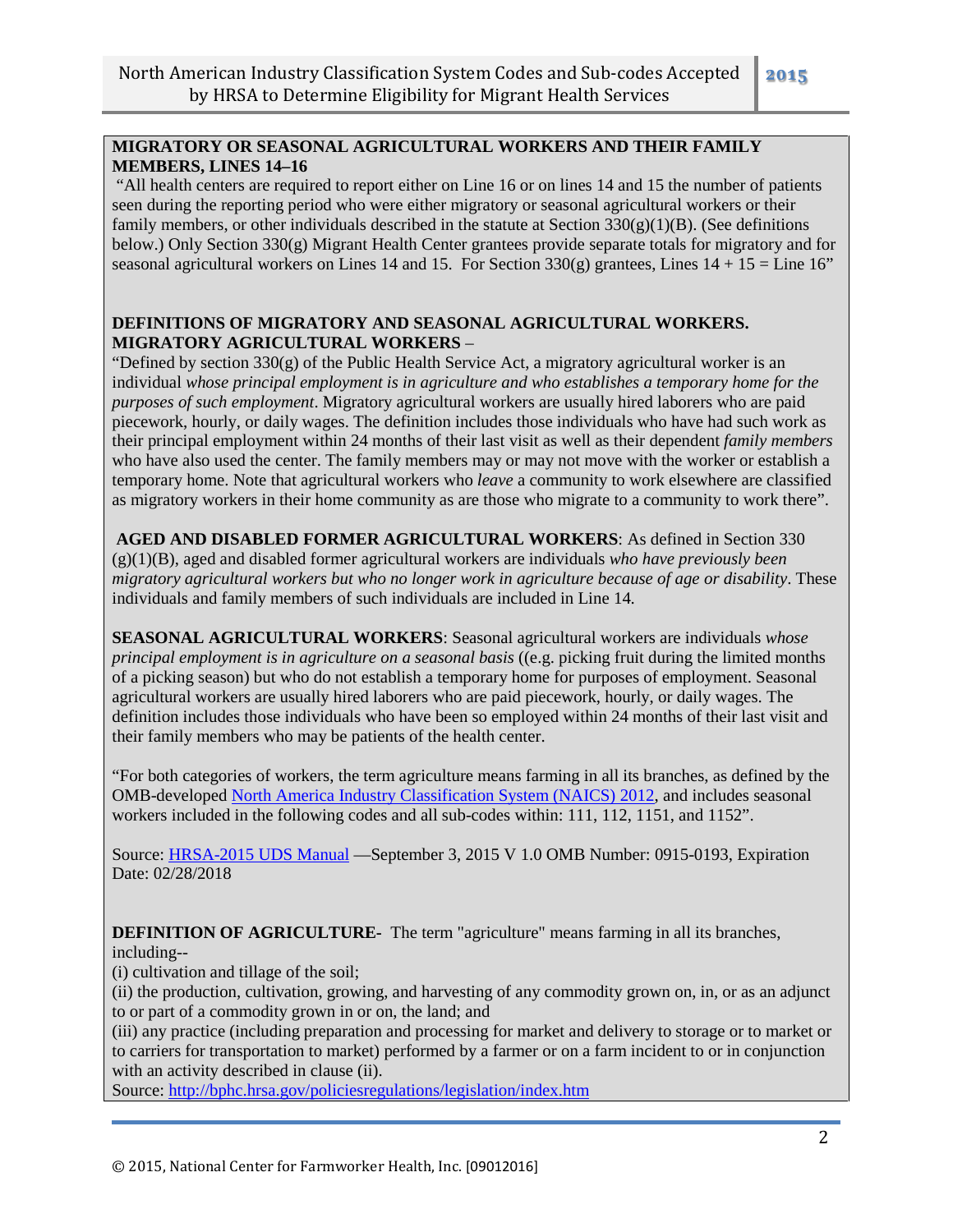Below is the list of the North American Industry Classification System (NAICS) Codes developed by the Office of Management and Budget (OMB) and used in the UDS Manual to define Agriculture. The three digit codes **111** and **112** refer to the broad agricultural industries of **Crop Production and Animal Production and Aquaculture** respectively. Within each of these codes are several sub codes for each subsector of that agricultural industry. Codes **1115 and 1152** refer to the **Support Activities for Crop Production and for Animal Production** respectively. Workers employed in any of these sectors/subsectors that meet the migratory or seasonal farmworker definition requirements are eligible for Migrant Health Services and can be counted in the UDS.

**Note:** Please remember that for the UDS, *aged or disabled former migratory workers* are counted as migratory workers.

 **Crop Production. "**Industries in the Crop Production subsector grow crops mainly for food and fiber. The subsector comprises establishments, such as farms, orchards, groves, greenhouses, and nurseries, primarily engaged in growing crops, plants, vines, or trees and their seeds".

### **Oilseed and Grain Farming**

Soybean Farming

Soybean Farming

Oilseed (except Soybean) Farming

Oilseed (except Soybean) Farming

Dry Pea and Bean Farming

Dry Pea and Bean Farming

Wheat Farming

Wheat Farming

Corn Farming

Corn Farming

Rice Farming

Rice Farming

Other Grain Farming

Oilseed and Grain Combination Farming

All Other Grain Farming

#### **Vegetable and Melon Farming**

Vegetable and Melon Farming

Potato Farming

Other Vegetable (except Potato) and Melon Farming

#### **Fruit and Tree Nut Farming**

Orange Groves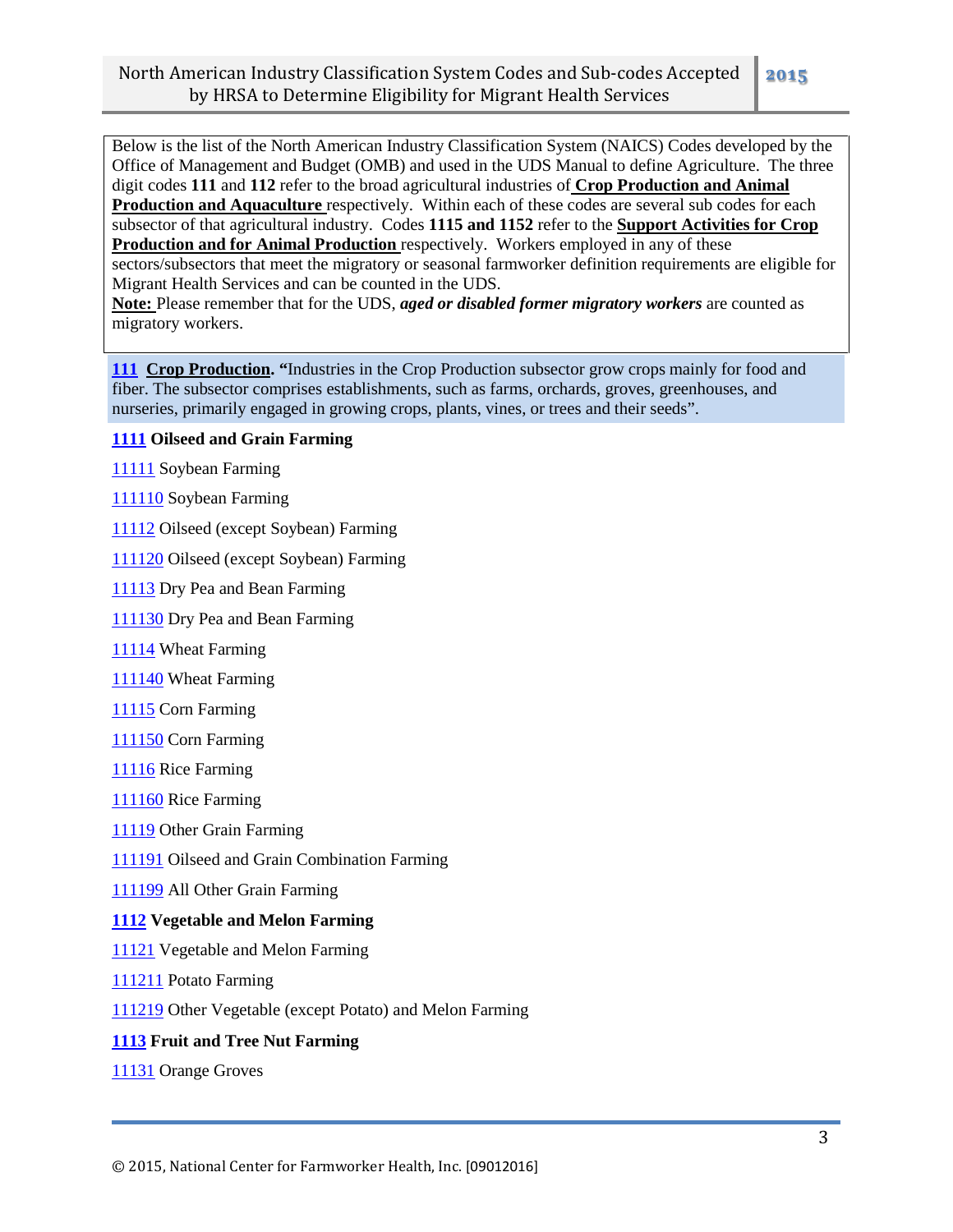- Orange Groves
- Citrus (except Orange) Groves
- Citrus (except Orange) Groves
- Noncitrus Fruit and Tree Nut Farming
- Apple Orchards
- Grape Vineyards
- Strawberry Farming
- Berry (except Strawberry) Farming
- Tree Nut Farming
- Fruit and Tree Nut Combination Farming
- Other Noncitrus Fruit Farming

## **Greenhouse, Nursery, and Floriculture Production**

- Food Crops Grown Under Cover
- Mushroom Production
- Other Food Crops Grown Under Cover
- Nursery and Floriculture Production
- Nursery and Tree Production
- Floriculture Production

### **Other Crop Farming**

- Tobacco Farming
- Tobacco Farming
- Cotton Farming
- Cotton Farming
- Sugarcane Farming
- Sugarcane Farming
- Hay Farming
- Hay Farming
- All Other Crop Farming
- Sugar Beet Farming
- Peanut Farming
- All Other Miscellaneous Crop Farming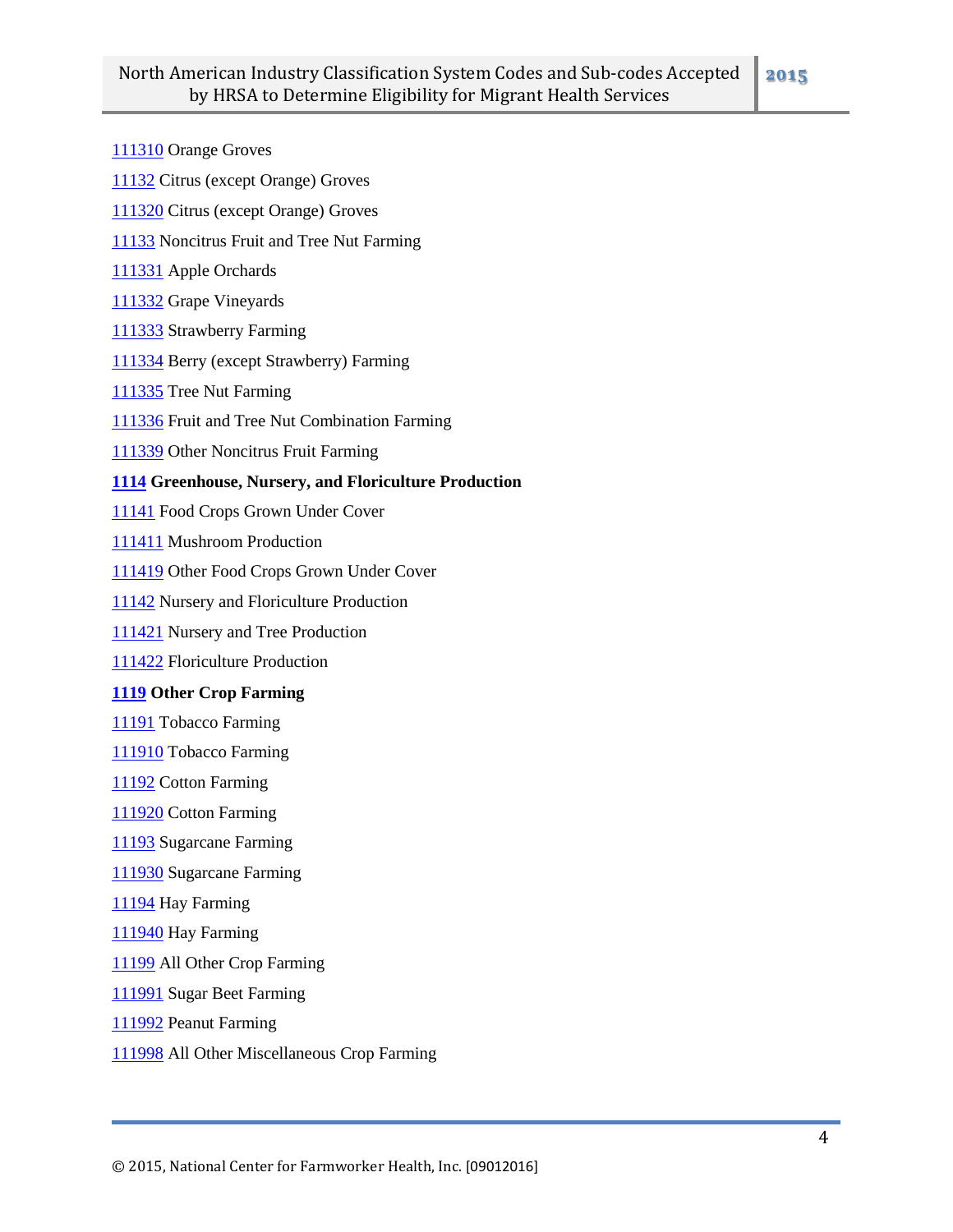**Animal Production and Aquaculture.** "Industries in the Animal Production and Aquaculture subsector raise or fatten animals for the sale of animals or animal products and/or **raise aquatic plants and animals in controlled or selected aquatic environments for the sale of aquatic plants, animals, or their product**s. The subsector includes establishments, such as ranches, farms, and feedlots primarily engaged in keeping, grazing, breeding, or feeding animals. These animals are kept for the products they produce or for eventual sale. The animals are generally raised in various environments, from total confinement or captivity to feeding on an open range pasture".

## **Cattle Ranching and Farming**

Beef Cattle Ranching and Farming, including Feedlots

Beef Cattle Ranching and Farming

Cattle Feedlots

Dairy Cattle and Milk Production

Dairy Cattle and Milk Production

Dual-Purpose Cattle Ranching and Farming

Dual-Purpose Cattle Ranching and Farming

### **Hog and Pig Farming**

Hog and Pig Farming

Hog and Pig Farming

### **Poultry and Egg Production**

Chicken Egg Production

Chicken Egg Production

Broilers and Other Meat Type Chicken Production

Broilers and Other Meat Type Chicken Production

Turkey Production

Turkey Production

Poultry Hatcheries

Poultry Hatcheries

Other Poultry Production

Other Poultry Production

#### **Sheep and Goat Farming**

Sheep Farming

Sheep Farming

Goat Farming

Goat Farming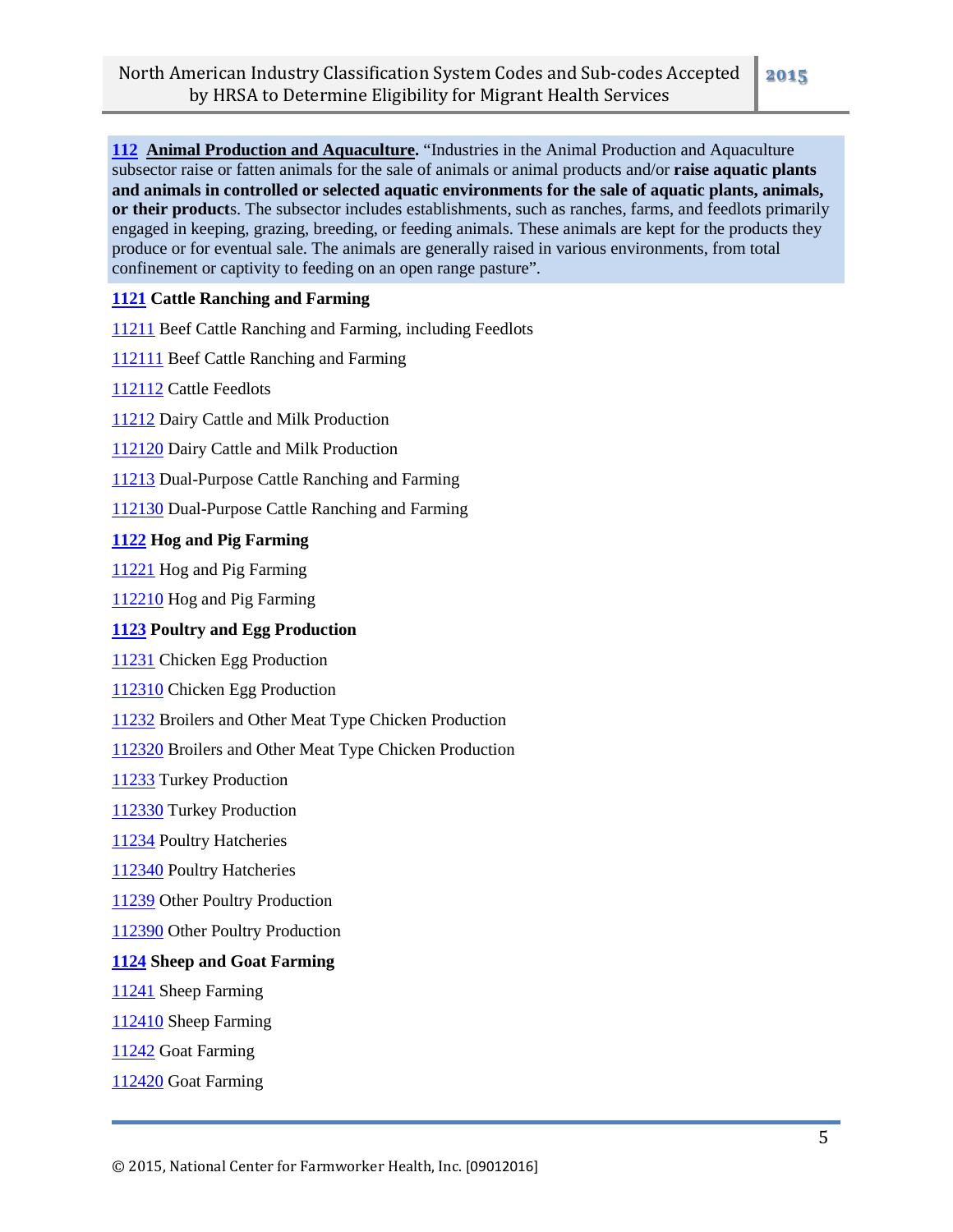### **Aquaculture**

Aquaculture

Finfish Farming and Fish Hatcheries

Shellfish Farming

Other Aquaculture

### **Other Animal Production**

Apiculture

Apiculture

Horses and Other Equine Production

Horses and Other Equine Production

Fur-Bearing Animal and Rabbit Production

Fur-Bearing Animal and Rabbit Production

All Other Animal Production

All Other Animal Production

 **Support Activities for Crop Production. "**This industry comprises establishments primarily engaged in providing support activities for growing crops. Illustrative Examples: Aerial dusting or spraying (i.e., using specialized or dedicated aircraft); Farm management services; Cotton ginning; Planting crops; Cultivating services; Vineyard cultivation services".

Support Activities for Crop Production

Cotton Ginning

Soil Preparation, Planting, and Cultivating

Crop Harvesting, Primarily by Machine

Postharvest Crop Activities (except Cotton Ginning)

Farm Labor Contractors and Crew Leaders

Farm Management Services

 **Support Activities for Animal Production. "**This industry comprises establishments primarily engaged in performing support activities related to raising livestock (e.g., cattle, goats, hogs, horses, poultry, sheep)".

Support Activities for Animal Production

Support Activities for Animal Production

- Animal semen banks
- Artificial insemination services for livestock
- Artificial insemination services for pets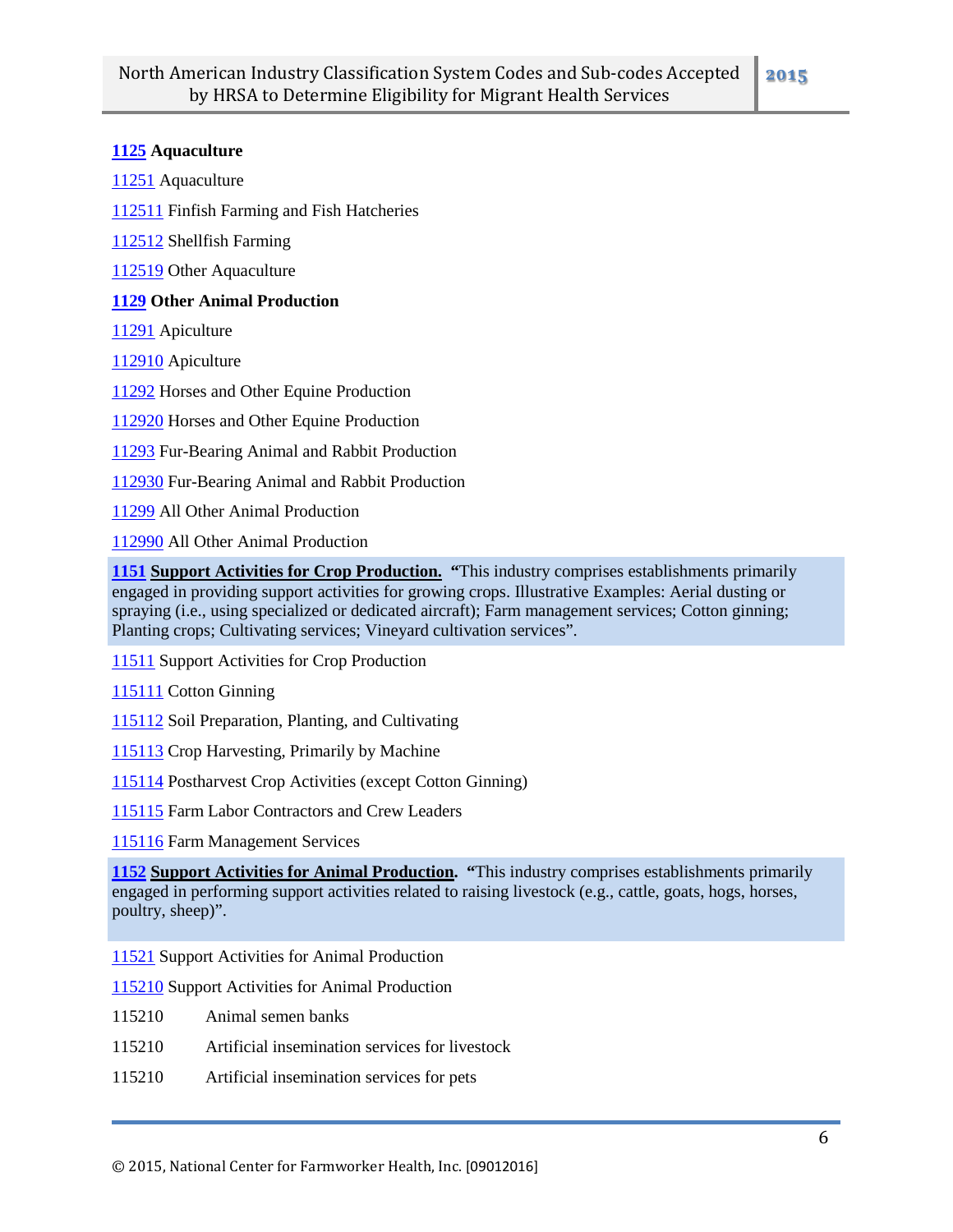| 115210 | Boarding horses (except racehorses)                       |
|--------|-----------------------------------------------------------|
| 115210 | <b>Branding</b>                                           |
| 115210 | Breeding, animal, services                                |
| 115210 | Bull testing stations                                     |
| 115210 | Cattle spraying                                           |
| 115210 | Cleaning poultry houses                                   |
| 115210 | Corralling, drovers                                       |
| 115210 | Dairy herd improvement associations                       |
| 115210 | Equine boarding                                           |
| 115210 | <b>Farriers</b>                                           |
| 115210 | Hoof trimming                                             |
| 115210 | Horses (except racehorses), boarding                      |
| 115210 | Horses, training (except racehorses)                      |
| 115210 | Horseshoeing                                              |
| 115210 | Livestock breeding services (except consulting)           |
| 115210 | Livestock spraying                                        |
| 115210 | Milk testing for butterfat and milk solids                |
| 115210 | Pedigree (i.e., livestock, pets, poultry) record services |
| 115210 | Poultry catching services                                 |
| 115210 | Reproductive flushing services for animals                |
| 115210 | Semen collection                                          |
| 115210 | Sheep dipping and shearing                                |
| 115210 | Showing of cattle, hogs, sheep, goats, and poultry        |
| 115210 | Stud services                                             |
| 115210 | Training horses (except racehorses)                       |
| 115210 | Vaccinating livestock (except by veterinarians)           |
|        |                                                           |

Source:<http://www.census.gov/eos/www/naics/>

Please note that for the purpose of determining eligibility for the Migrant Health Program, people working in **Forestry and Logging** code **113** (except those working on short production cycles, such as Christmas tree production) and **Fishing, Hunting and Trapping** code **114** and **Seafood Product Preparation and Packaging code 311** are not eligible. Please refer to the box below for additional information about those industries.